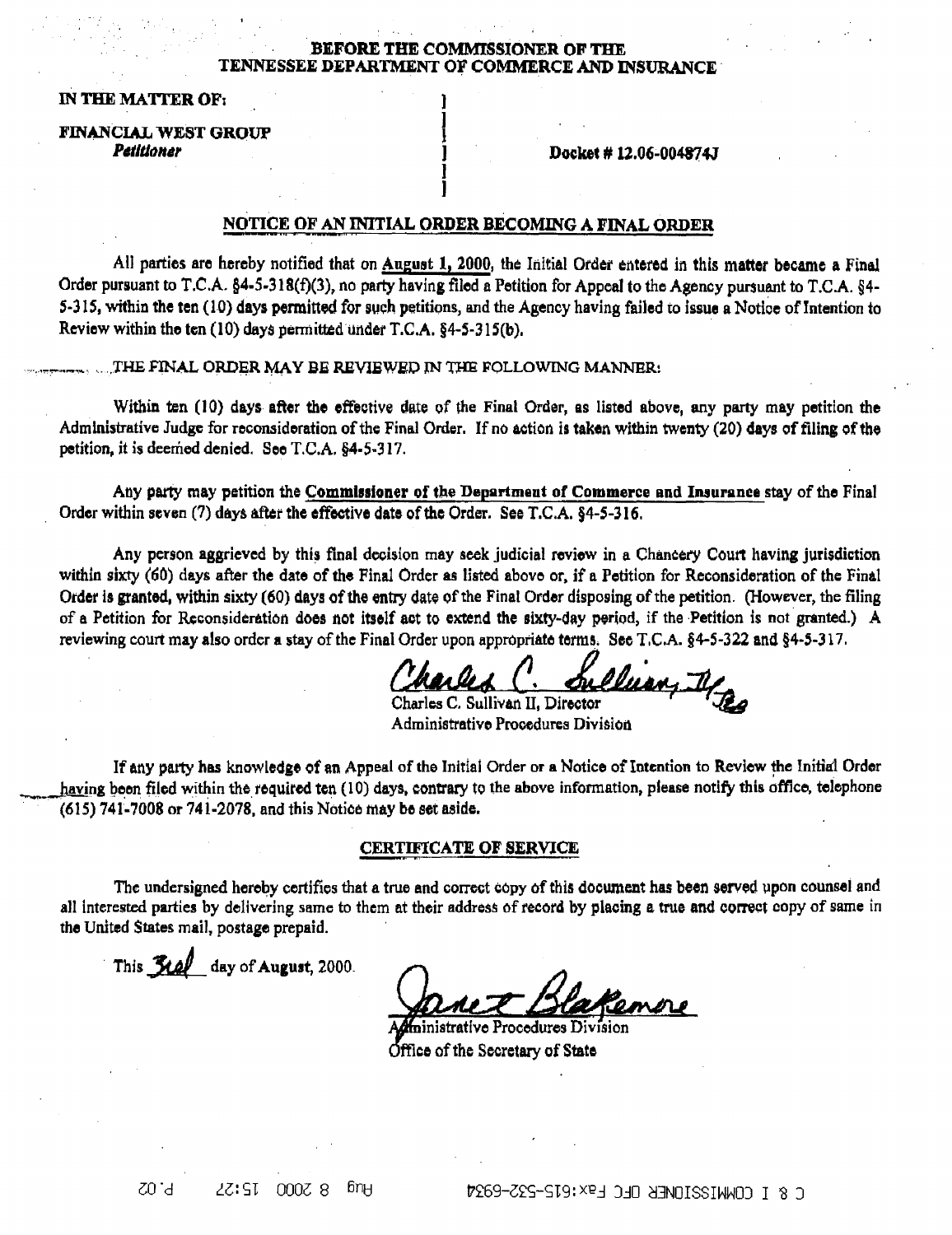# BEFORE THE DEPARTMENT OF COMMERCE AND INSURANCE FOR THE STATE OF TENNESSEE, AT NASHVILLE

| IN THE MATTER OF:              |  |
|--------------------------------|--|
|                                |  |
| TENNESSEE SECURITIES DIVISION, |  |
| Petitioner,                    |  |
| v.                             |  |
|                                |  |
| FINANCIAL WEST GROUP,          |  |
| Respondent.                    |  |

Docket No. 12.06-004874J

TSD No. 99-005

#### ORDER

THIS ORDER IS AN INITIAL ORDER RENDERED BY AN ADMINISTRATIVE JUDGE WITH THE ADMINISTRATIVE PROCEDURES DIVISION.

THE INITIAL ORDER IS NOT A FINAL ORDER BUT SHALL BECOME A FINAL ORDER UNLESS:

1. PARTY FILES A WRITTEN APPEAL OR PETITION FOR RECONSIDERATION WITH THE ADMINISTRATIVE PROCEDURES DIVISION NO LATER THAN August 1, 2000.

OR

2. THE AGENCY FILES A WRITTEN NOTICE OF REVIEW WITH THE ADMINISTRATIVE PROCEDURES DIVISION NO LATER THAN August 1, 2000.

YOU MUST FILE THE APPEAL, PETITION FOR RECONSIDERATION OR NOTICE OF REVIEW WITH THE ADMINISTRATIVE PROCEDURES DIVISION. THE ADDRESS OF THE ADMINISTRATIVE PROCEDURES DIVISION IS:

> SECRETARY OF STATE ADMINISTRATIVE PROCEDURES DIVISION SUITE 1700, JAMES K. POLK BUILDING NASHVILL, TN 37243-0307

IF YOU HAVE ANY FURTHER QUESTIONS, PLEASE CALL THE ADMINISTRATIVE PROCEDURES DIVISION, 6151741-7008 OR 741-2078, FAX 6151741-4472. PLEASE CONSULT APPENDIX A AFFIXED TO THE INITIAL ORDER FOR NOTICE OF APPEAL PROCEDURES.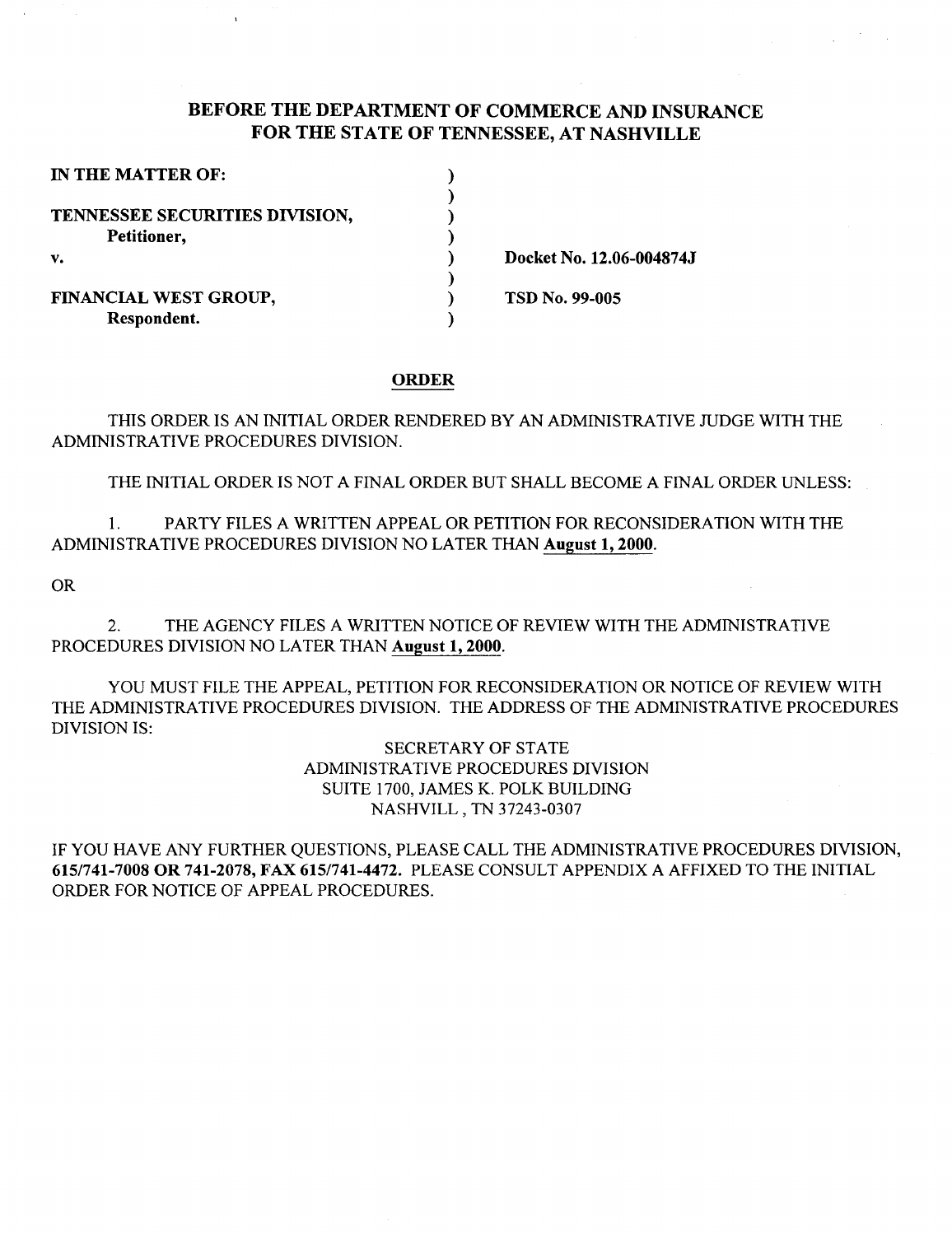# **BEFORE THE DEPARTMENT OF COMMERCE AND INSURANCE FOR THE STATE OF TENNESSEE, AT NASHVILLE**

| TENNESSEE SECURITIES DIVISION, |  |
|--------------------------------|--|
| Petitioner,                    |  |
| $\mathbf{v}$ .                 |  |
| <b>FINANCIAL WEST GROUP,</b>   |  |
| Respondent.                    |  |

) ) **Docket No. 12.06-004874J**  ) ) **TSD No. 99-005**  ) )

### **INITIAL ORDER**

This matter came to be heard on March 3, 2000, before Marion P. Wall, Administrative Law Judge, appointed by the Secretary of State and sitting for the Commissioner of Commerce and Insurance. The Department was represented by Mr. G. Everett Sinor, Jr. of the Nashville Bar and the Respondent was represented by Mssrs. Frank Watson and T. Lang Wiseman of the Nashville Bar. This matter became ready for consideration on May 1, 2000, when the Department filed its Proposed Finding of Fact and Conclusions of Law.

The original Complaint filed by the Tennessee Securities Division (hereinafter "Division") included five counts. At the hearing, the Division dismissed Counts I, II, and III, leaving the two remaining counts alleging violation of the Tennessee Securities Act by false, incomplete, or untimely disclosure on Form U-4 as it related to the indictment and conviction of a person affiliated with Respondent, and violation of the Act by failure to properly supervise this person.

After consideration of the entire record herein, it is concluded that the Department has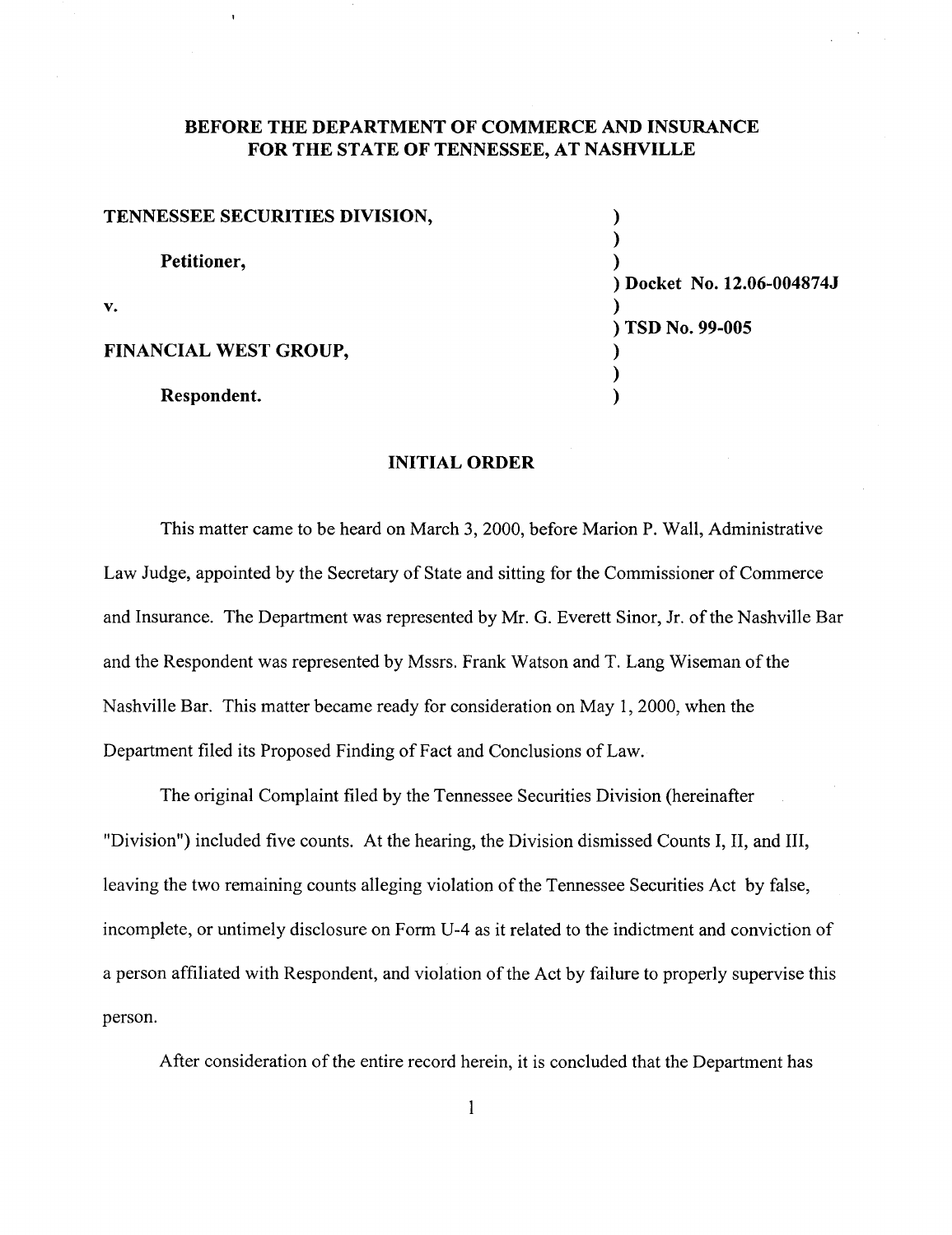failed to prove by a preponderance of the evidence that the Respondent violated the Act, and that therefore this matter should be DISMISSED. This determination is based upon the following Findings of Fact and Conclusions of Law:

### **FINDINGS OF FACT**

1. Financial West Group is registered with the Tennessee Securities Division currently as a broker-dealer, and has been since 1995. It is based in California.

2. Frank Kufrovich [hereinafter sometimes Mr. Kufrovich] was formerly employed by Financial West Group as a registered representative, and was registered with the Tennessee Securities Division as a securities agent from May 8, 1995 until September 15, 1998, at which time he was terminated by Financial West Group. During the time he was registered as a securities agent with the Tennessee Securities Division, Frank Kufrovich was employed by Financial West Group.

3. Frank Kufrovich was indicted by the United States District Court for the District of Connecticut on July 9, 1997 for violations of 18 U.S.C. § 2422(b) and 18 U.S.C. § 2423(b) (commonly known as the Mann Act), both concerning intent to engage in sex with a minor. While both of these crimes are felonies, they are not related to the investment and/or securities business. On June 10, 1998, Frank Kufrovich pled guilty to these charges, and agreed to ( **1)** a sentence of 18 months in prison; (2) supervised release for a term of 3 years; (3) restitution to the victim in the amount of  $$25,000.00$ ; and (4) other conditions to the plea bargain.

4. Some forty-eight days after Mr. Kufrovich's guilty plea, on July 23, 1999, an amendment to Form U-4 was filed with the Central Registration Depository System. There was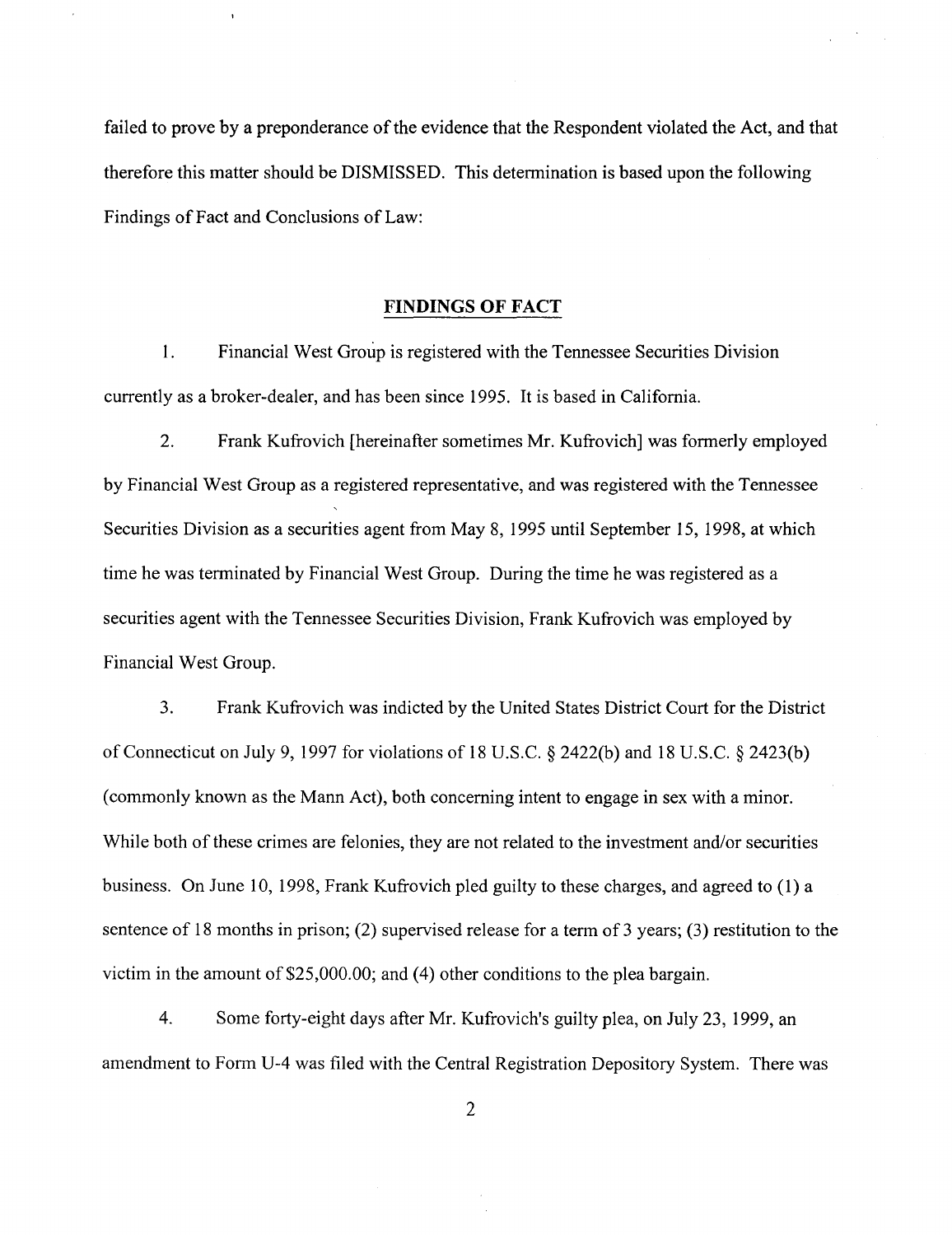never any filing with regard to the indictment. It is the industry norm for filings to be made within thirty days of the events they report; however, no action would normally be taken for a filing that was eighteen days late, such as the filing with regard to the guilty plea and conviction in this contested case. Thus, this contested case involves the failure to report the indictment and the allegedly incomplete or misleading language of the filing itself. After this filing, Respondent caused Mr. Kufrovich's registration to be terminated in all jurisdictions.

5. Form U-4 was promulgated and adopted by the National Association of Securities Dealers (NASD) to track the registration status of broker-dealers, as well as their registered representatives. It has been adopted by regulation in Tennessee. See, Rule 0780-4-1-.04(4)(a)(4) and 0780-4-1-.04(4)(b). It is filed with the Central Registration Depository System, which provides for dissemination to the various state agencies.

6. The November 1991 revised version ofthe U-4 form was in effect at the time of Mr. Kufrovich's July 1997 indictment for the above-described crimes. Question 221 of the 11/91 U-4 revision asks: "Are you now the subject of any complaint, investigation or proceeding that could result in a 'yes' answer to parts A-H of this item [question 22]?" Question 22A of the 11191 U-4 revision asks ifthe individual has been convicted of"any other felonyl." Question 22B asks if the individual has been charged with two of the offenses listed in Question 22A2, and specifically omits reference to "any other felony." Thus, it could be said that the 1991

<sup>1</sup> Question 22A reads:

Have you been convicted of or plead guilty or nolo contendere ("no contest") n a domestic or foreign court to: ( 1) a felony or misdemeanor involving: investments or an investment-related business, fraud, false statements or omissions, wrongful taking of money, or bribery, forgery, counterfeiting or extortion? (2) gambling

<sup>(3)</sup> any other felony?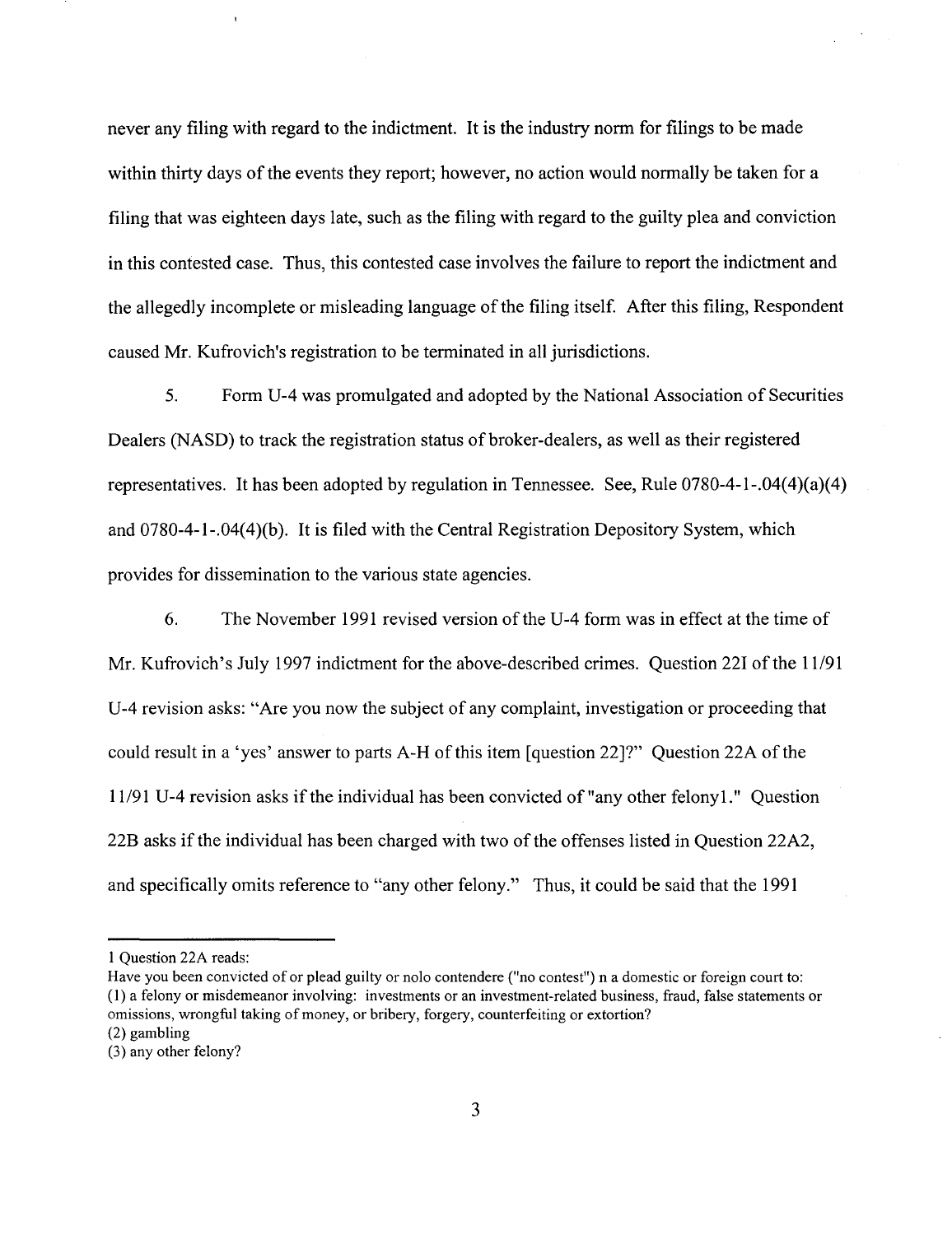version of Form U-4 did not require amendment, if one were of the opinion that the indictment could not lead to a conviction of a felony. The form specifically did not ask about indictments like that of Mr. Kufrovich.

7. The U-4 form was revised by the National Association of Securities Dealers and others in November 1997. Question 22I(1) of the 11/97 U-4 revision asks: "Have you been notified, in writing, that you are now the subject of any investigation, regulatory complaint or proceeding that could result in a 'yes' answer to any part of22A, B, D, E, or F"? Question 22B of the 11197 U-4 revision asks, in pertinent part: "Have you, or based upon activities that occurred while you exercised control over it, has an organization ever been charged with any felony?"

8. When the November 1997 revised version of the U-4 form came into effect, its terms clearly required Respondent to make disclosure of Mr. Kufrovich's indictment. Likewise, it required reporting of the conviction.

9. As the 7/23/98 disclosure was a disciplinary disclosure, an authorized individual with Financial West Group [hereinafter sometimes Financial West] was required to sign the hard copy U-4 at the time of its submittal to the CRD system. Furthermore, U-4 submittals to the CRD system must be accomplished through the agent's broker-dealer, in this case, Financial West. It is the general practice of broker-dealer registrants to make filings within thirty (30) days after an event requiring disclosure. This is true of U-4 amendments that are filed. This filing was therefore eighteen days late, as previously noted. The Act, however, only requires "prompt" disclosure. The fact that this eighteen day late disclosure would not result in any disciplinary action by the Department is evidence that this disclosure was prompt enough. The Department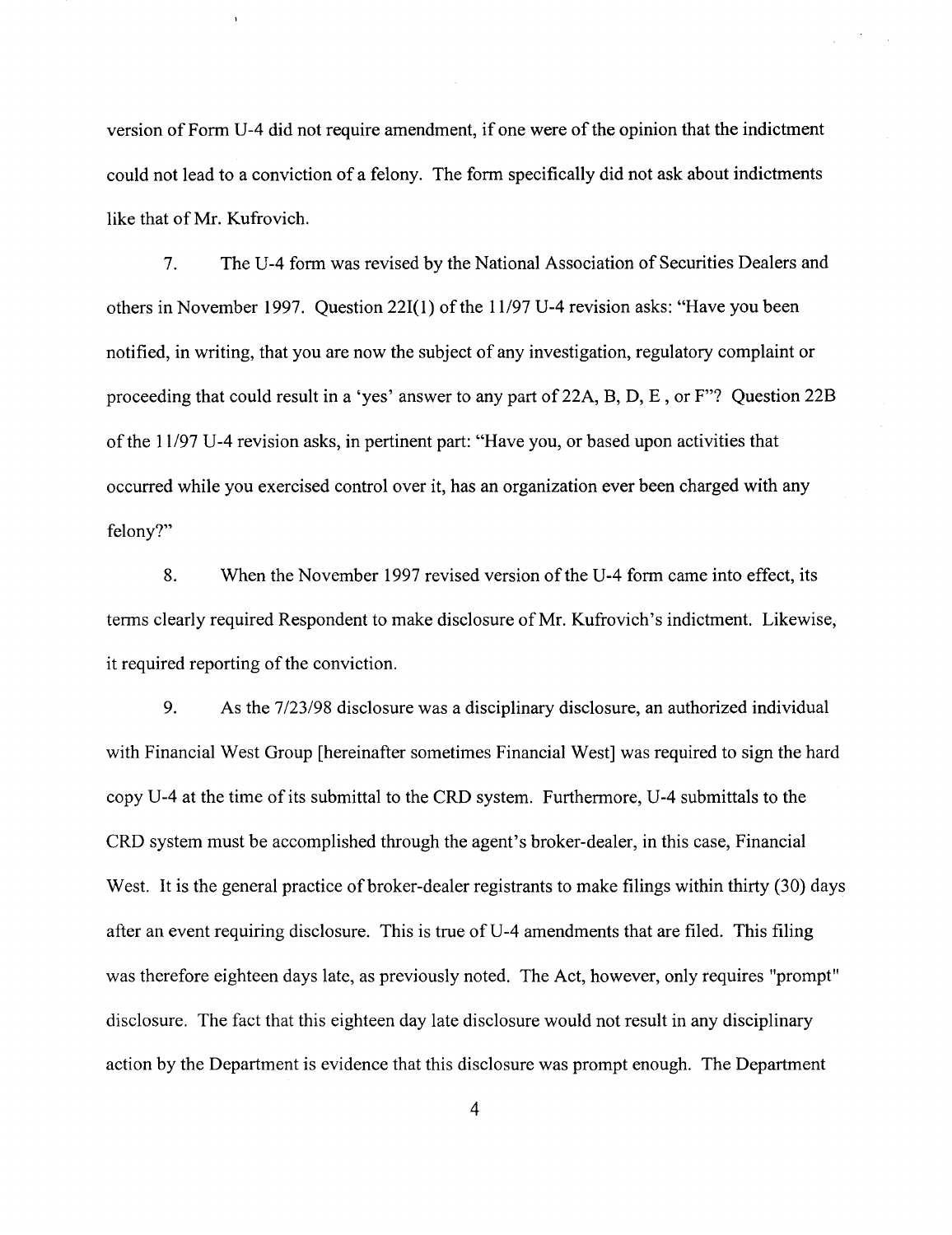does not allege a violation of the Act as it relates to this eighteen days.

10. There is no proof in the record that Respondent was aware of the indictment of Mr. Kufrovich, and there is no proof that it was not.

11. Under these same facts, no other state has taken any disciplinary action against the Respondent.

### **CONCLUSION OF LAW**

1. The Department bears the burden of proof in this matter, by a preponderance of the evidence.

2. The Commissioner of Commerce and Insurance for the State of Tennessee [hereinafter the Commissioner] has jurisdiction of this matter pursuant to the Tennessee Securities Act of 1980, Tenn. Code Ann.§§ 48-2-101, et seq. [hereinafter the Act].

3. Tenn. Code Ann.§ 48-2-112(a) states that the Commissioner may by order deny, suspend or revoke any registration under the Act if the Commissioner finds that ( 1) the order is in the public interest and necessary for the protection of investors; and (2) the applicant or registrant or, in the case of a broker-dealer, any affiliate, partner, officer, director, or any person occupying a similar status or performing similar functions (C) has been convicted within the past ten (10) years of any misdemeanor involving a security or any aspect of the securities business or any investment-related business, or any felony.

4. Tenn. Comp. R. & Regs., tit. Dep't of Commerce and Ins., ch. 0780-4-1- .04(4)(a)(4) & 0780-4-1-.04(4)(b) adopts Form U-4, Uniform Application for Securities Industry Registration or Transfer, and the instructions contained therein.

5. With respect to the registration of broker-dealers (as well as agents and securities)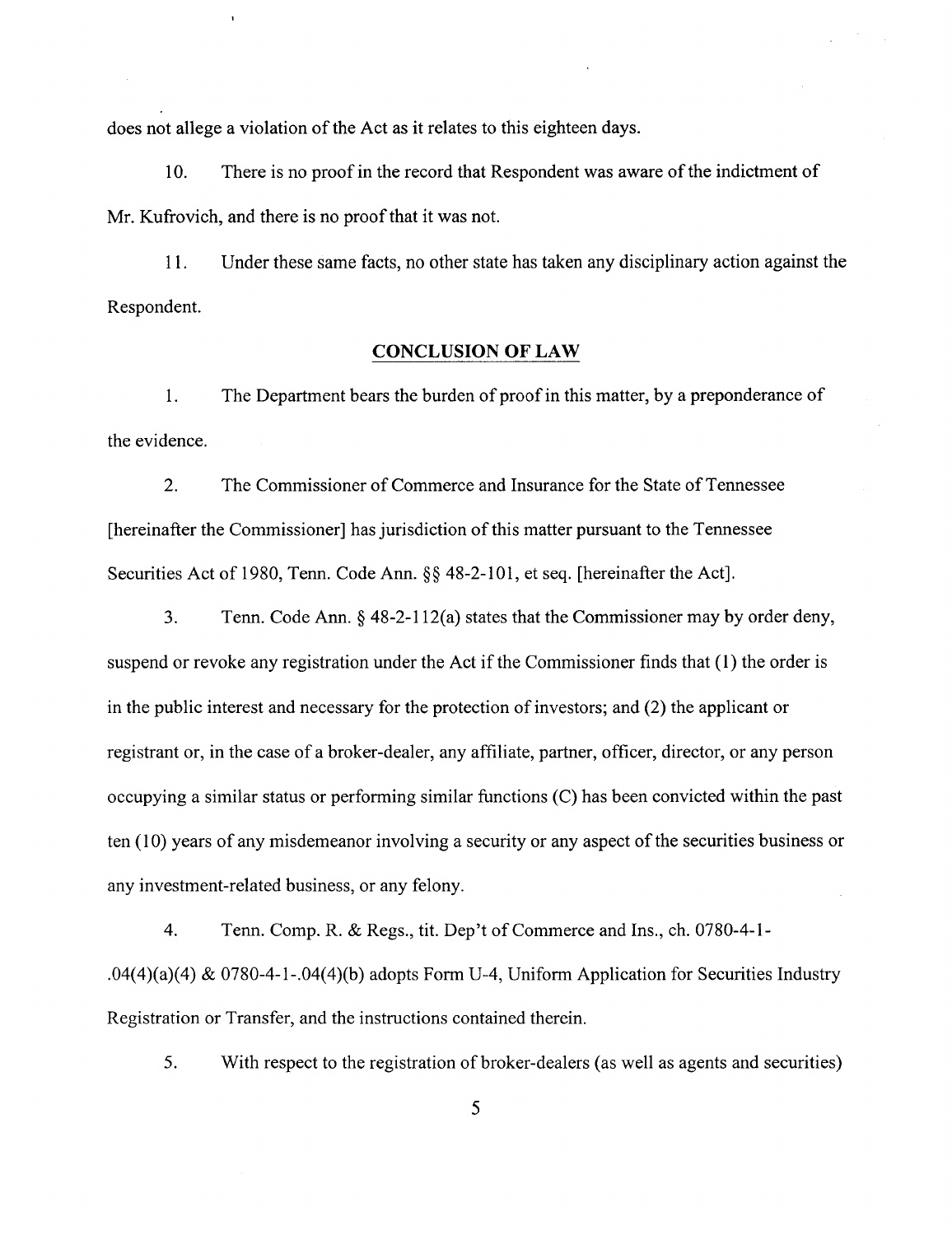the Tennessee Securities Act of 1980, Tenn. Code Ann.§§ 48-2-101, et seq., is based upon, and hinges upon disclosure. Disclosure is the hallmark of all securities acts within the United States, including the 1933 and 1934 federal securities acts. This disclosure is relied upon by the Division in its regulation and enforcement of the securities industry, as well as by the general public.

6. Tenn. Code Ann. § 48-2-102(3) states in pertinent part that a broker-dealer means any person engaged in the business of effecting transactions in securities for the account of others, or any person engaged in the business of buying or selling securities issued by one (1) or more other persons for such person's own account and as part of a regular business rather than in connection with such person's investment activities.

7. Tenn. Code Ann. § 48-2-116(a) states in pertinent part that the Commissioner may from time to time make, promulgate, amend, and rescind such rules, forms, and orders as are necessary to carry out the provisions of the Act.

8. Tenn. Code Ann.§ 48-2-109(a) states that it is unlawful for any person to transact business from or in this state as a broker-dealer or agent unless such person is registered as a broker-dealer or agent under the Act.

9. Tenn. Code Ann.§ 48-2-112(a) states that the Commissioner may by order deny, suspend or revoke any registration under the Act if the Commissioner finds that (1) the order is in the public interest and necessary for the protection of investors; and (2) the applicant or registrant or, in the case of a broker-dealer, any affiliate, partner, officer, director, or any person occupying a similar status or performing similar functions (B) has willfully violated or willfully failed to comply with any provision of the Act or a predecessor chapter or any rule or order under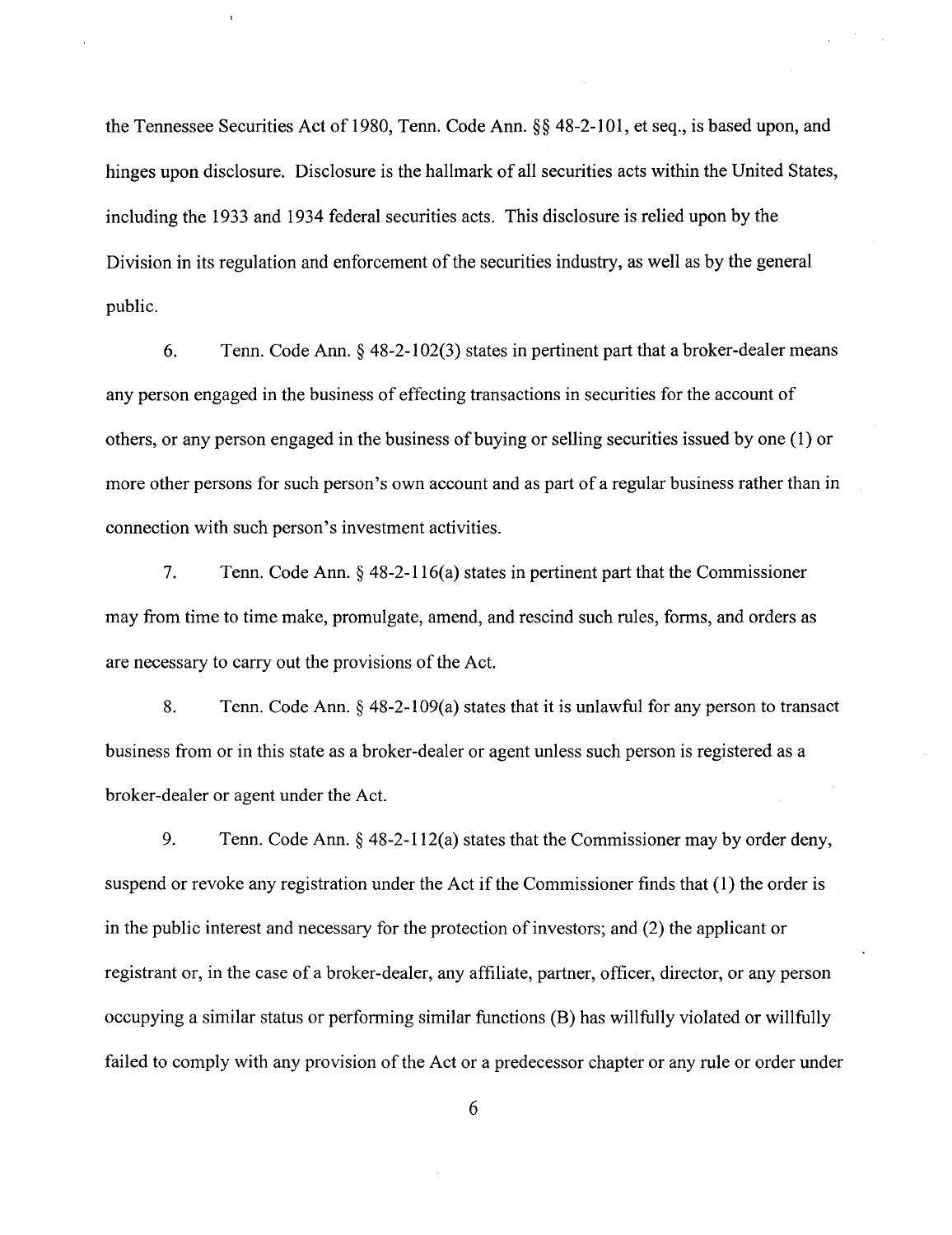the Act or a predecessor chapter, including, without limitation, any net capital requirements.

10. Tenn. Code Ann. § 48-2-111(c) states that if the information contained in any document filed with the commissioner is or becomes inaccurate or incomplete in any material respect, the registrant shall promptly file a correcting amendment.

11. The term "willfully" is not defined in the Act. However, Tennessee's securities act is an older uniform act, and it is appropriate to look to other states, and the federal government, when ascertaining its meaning. Generally, "willfully", in the context of securities laws, means an intent to do the act which violates the law, or an awareness by the actor of his acts. See State v. Fries, 337 N.W.2d 398,404-05 (Neb. 1983); State v. Russell, 291 A.2d 583, 587 (N.J. 1972); State v. Sheets, 610 P.2d 760 (N.M. Ct. App. 1980). More stringent intent requirements are required when the person is accused of securities fraud. See Curtis v. State 118 S.E.2d 264 (Ga. Ct. App. 1960). In Tennessee, securities fraud is prohibited by Tenn. Code Ann. § 48-2-121. This heightened intent requirement, scienter, is required by the language employed in that section of the Act, which is a uniform provision. Securities Fraud was not pursued against Financial West in this matter. Notice of Hearing and Charges, Count III (voluntarily dismissed with prejudice by the Division). Transcript at 8-9.

12. Mr. Kufrovich made a false or incomplete, and untimely disclosure on a Form U-4 which was signed or permitted to be filed by a person affiliated with Financial West, and such false or incomplete, and untimely disclosure was submitted by Financial West. As this U-4 amendment was not filed promptly, and was not filed accurately and/or completely, Mr. Kufrovich violated Tenn. Code Ann.§ 48-2-112(a), thus permitting the Commissioner to revoke his registration. This, however, is not the instant proceeding. The question is whether, by failing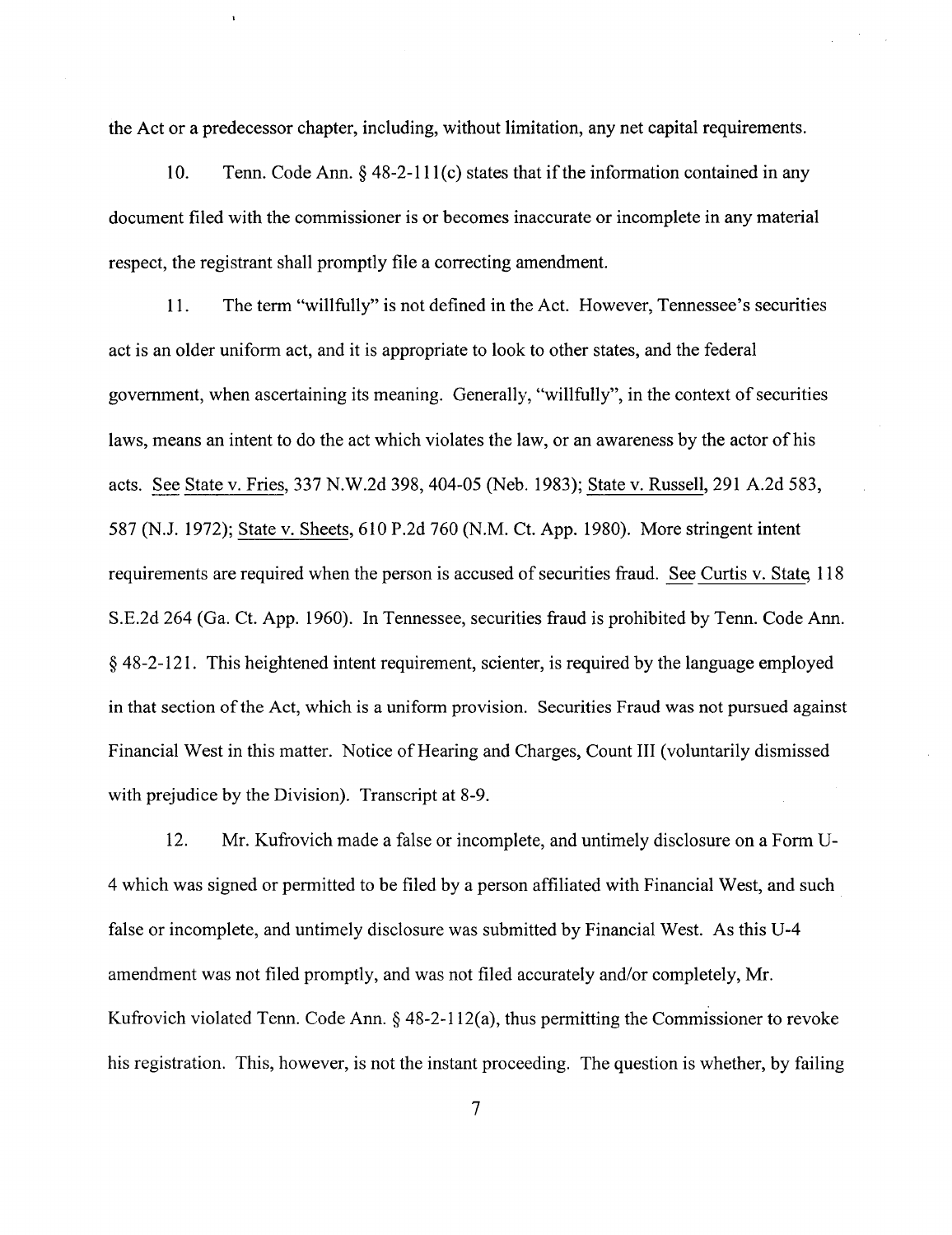to disclose Mr. Kufrovich's indictment, Respondent Financial West willfully violated the Act and regulations. Even under the lesser intent requirement of "willfully," as opposed to scienter, the Department has the burden of showing that the Respondent was "aware if its acts," that is, that is was under a duty to disclose the indictment. Absent proof that the Respondent was aware of facts which gave rise to this duty, it cannot be said that the Department has shown that the Respondent willfully violated the Act or regulations. Until it was aware of the indictment, there could be no duty to report it. See, Gearhart & Otis, Inc. v. SEC, 348 F.2d 798 (D.C. Cir. 1965).

13. Tenn. Code Ann. § 48-2-112(a) states that the Commissioner may by order deny, suspend or revoke any registration under the Act if the Commissioner finds that (1) the order is in the public interest and necessary for the protection of investors; and (2) the applicant or registrant or, in the case of a broker-dealer, any affiliate, partner, officer, director, or any person occupying a similar status or performing similar functions (J) has failed reasonably to supervise such person's agents if the person is a broker-dealer, or such person's employees if the person is an investment advisor.

14. The Department contends that the Respondent failed to reasonably supervise Mr. Kufrovich in that it failed to require him to amend the U-4 to reflect the indictment. Again, there is no proof that it knew of any facts requiring such amendment. The Department argues that its failure to know of such indictment shows a lack of supervision. No authority is cited for this proposition, however. On this record, the Department has failed to make out a case of failure to reasonably supervise Mr. Kufrovich against the Respondent. A charge of failure to reasonably supervise requires some identification of specific lapses in supervision. Here, there is no proof of any facts, other than a presumed lack of knowledge of the Connecticut indictment, to show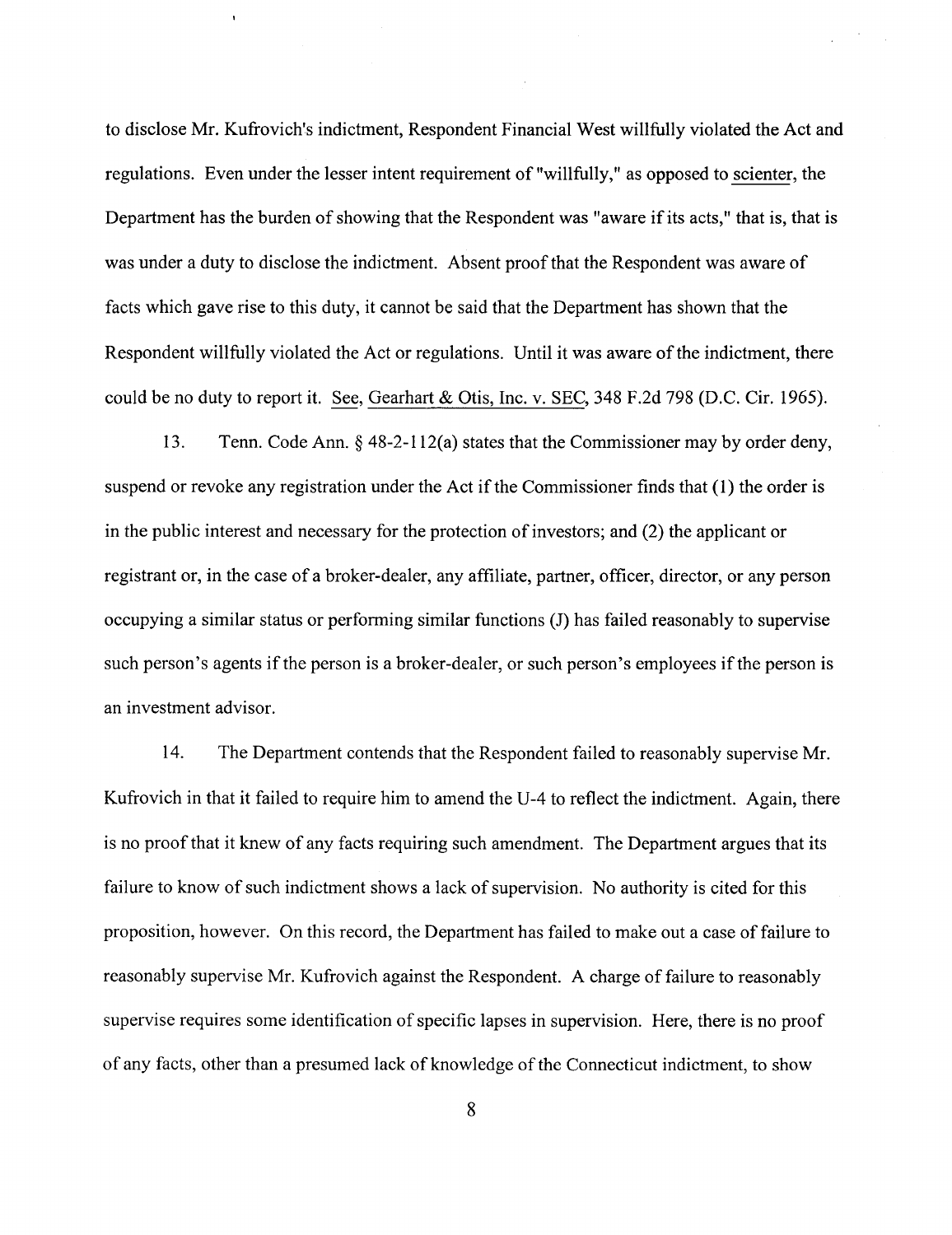any lack of supervision by Respondent. This is not enough. There must be some basis for a showing that the Respondent did not do what it ought to have done, or did what it ought not, to meet this burden.

15. The Department contends that the amended filing was misleading because it did not provide a summary of the type of criminal violation, but merely recited the code sections violated. This contention is untenable. The filing was accurate, and it set forth the violation accurately. While not a model of clarity, it disclosed those matters required, and was not materially inaccurate or incomplete. It may not have been as complete as the Department would have liked, in that it may have required them to look up the code sections to determine the nature of the offense, but it cannot be said to have misled anyone. Making the Department look something up, absent a specific requirement that a summary be provided (and there is no such requirement), cannot be said to be misleading. It certainly was not inaccurate, and it also clearly, if only by reference to the code section, set forth every violation. Likewise, the Department complains that the disclosure stated that Mr. Kufrovich was required to spend seventy-six . months at a Wackenhut facility (a contract corrections facility for the Federal government), and did not state that he was sentenced to slightly over six years confinement. Again, the disclosure was precisely accurate, as far as it went. The fact that the Department would have preferred the disclosure to be in different language, absent a specific requirement regarding such language, cannot constitute a violation. It is noted that Oklahoma, New Hampshire, Washington, and Connecticut found this statement to be one indicating incarceration.

16. Having failed to show by a preponderance of the evidence that the Respondent violated the Act, this matter should be, and hereby is, DISMISSED.